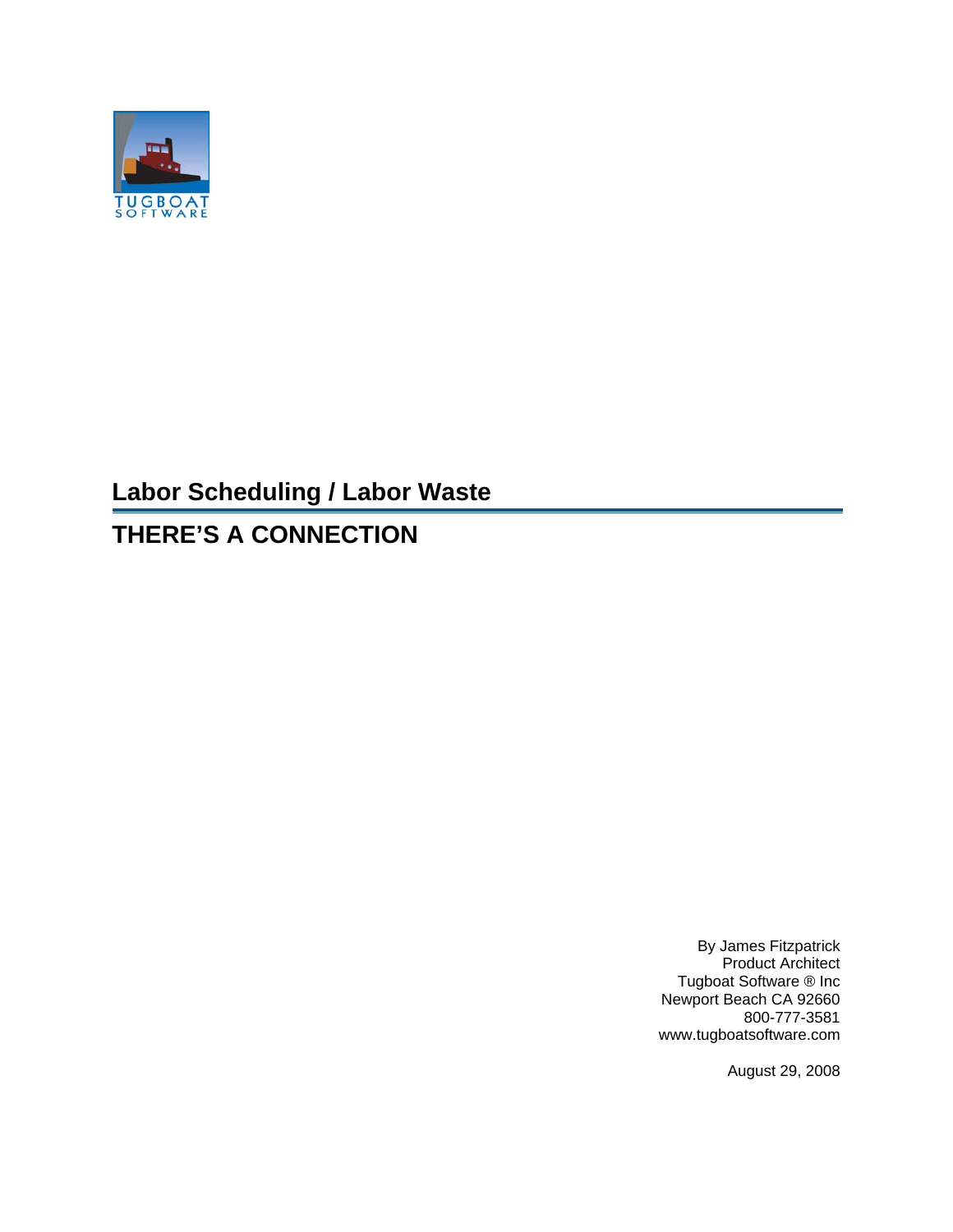# TABLE OF CONTENTS

| LABOR SCHEDULING IN FOOD PROCESSING  2 |
|----------------------------------------|
| THREE-STAGE IMPLEMENTATION PLAN  3     |
|                                        |
|                                        |
|                                        |
|                                        |
|                                        |
|                                        |
|                                        |
|                                        |
|                                        |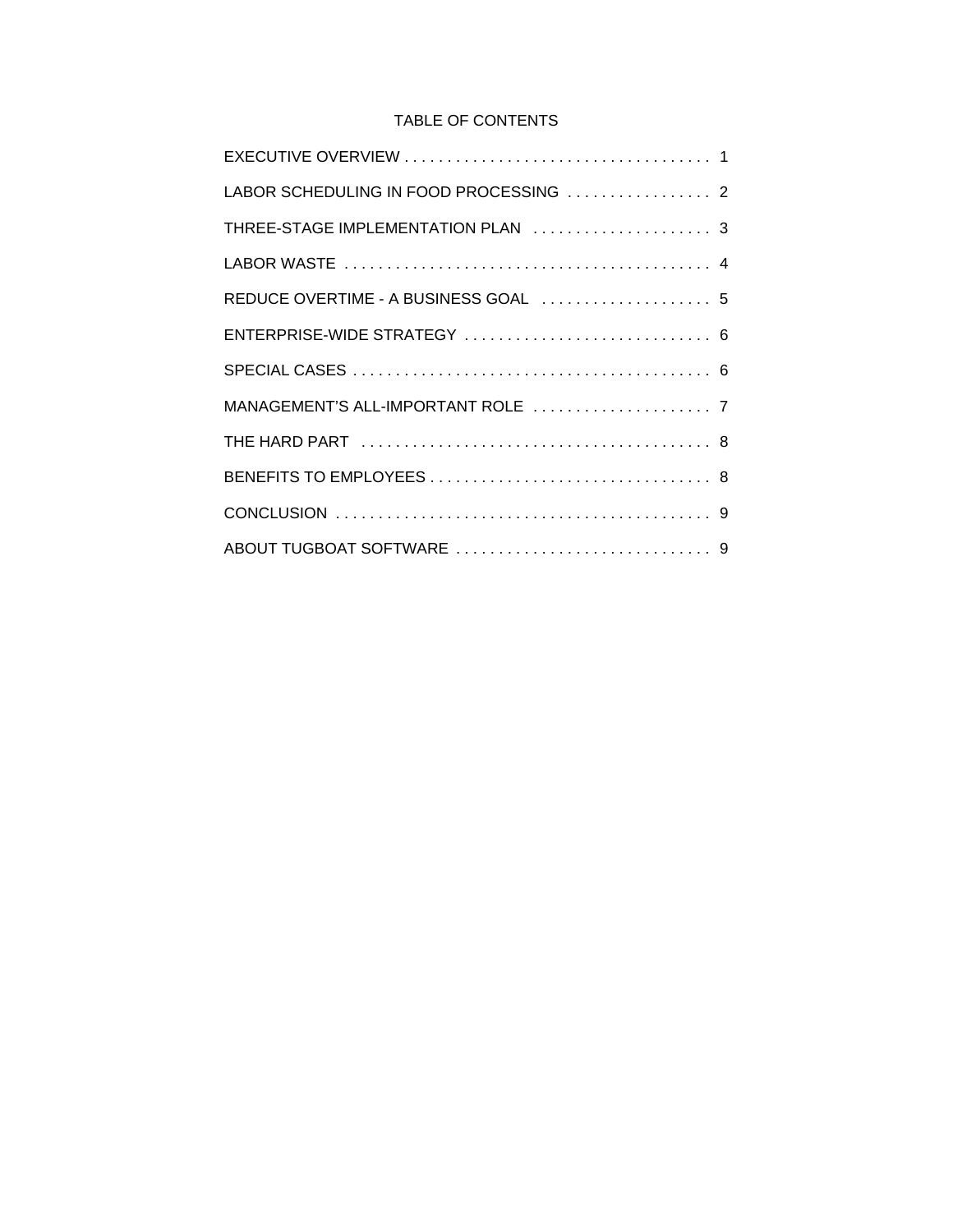#### **EXECUTIVE OVERVIEW**

With plants moving offshore or outright closing, and reduced average wages for workers, business news has for years painted a grim picture of manufacturing in the United States. Often, in the face of rising competitive pressure, management decides their best choice is to either shutter a plant or close and reopen it without a labor agreement. FoodProcessing.com's Annual Manufacturing Trends Survey reports that "US food industry shuttered more plants last year than any other sector of manufacturing, save metals and electronics".

Labor, at 25% or higher of the cost-of-goods sold, remains a conspicuous cost savings target. Optimizing labor scheduling enables you to exploit the relation between labor scheduling and labor waste by making the most effective use of every member of the workforce. The goal is not replacing jobs with more efficient machines; it is lowering the cost of production by using the existing workforce more efficiently. Optimization presents an opportunity to lower the cost-of-goods, extend the life of the manufacturing infrastructure, while enhancing the well being of the hourly employee in the bargain.

If the workforce is not being utilized in an optimal manner, labor is either underutilized or outright wasted. If labor is underutilized, it indicates that capital equipment is being used inefficiently as well. If we improve the utilization of the labor force in existing plants, the return on investment in manufacturing infrastructure is improved and manufacturing is better positioned to counteract the pull of low wages from off-shore.

Can labor waste be measured and what will it take to find additional efficiency based on optimized labor scheduling?

# **TUGBOAT SOFTWARE AND WORKFORCE SCHEDULING**

Designed for the comprehensive and tightly integrated management of all functions that bear on workforce scheduling in manufacturing, Tugboat's Schedule Optimizing Software (SOS) solution:

- Optimizes assignment of the entire workforce
- Models alternative scheduling scenarios
- Integrates with production planning
- Provides rapid response to lastminute changes and emergencies
- Tracks and fills absences
- Schedules on-the-job training and vacations
- Provides kiosk access for workers.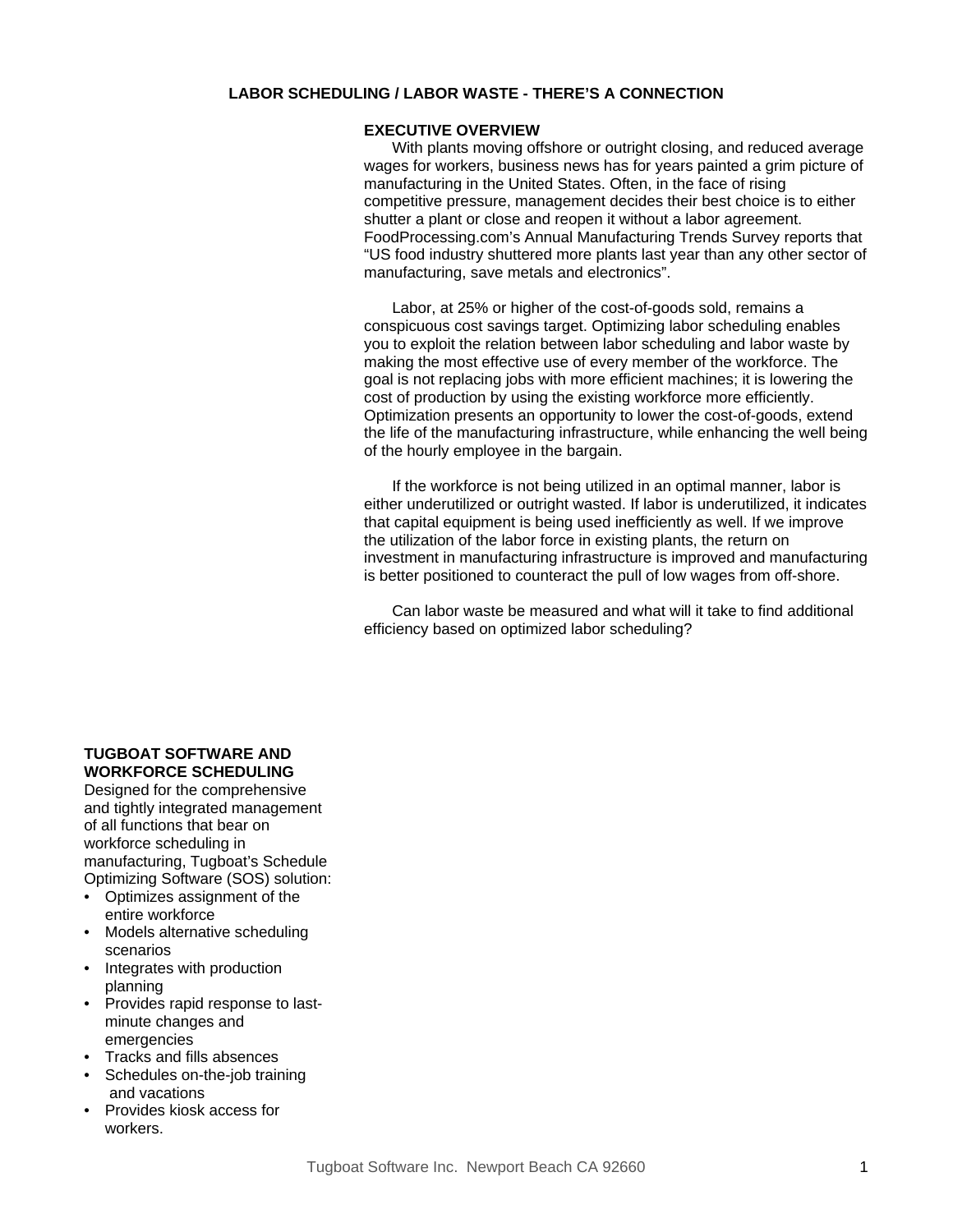#### **LABOR SCHEDULING IN FOOD PROCESSING**

If labor scheduling is the key to eliminating labor waste and lowering the cost-of-goods sold, why has it resisted automation for so long? Two reasons. Reason one is the nature of current scheduling practices, which are dominated by the unsystematic application of rules and haphazard response to changes. No one familiar with labor scheduling in food processing will argue these points.

As for scheduling practices, imagine scheduling a 24/7 facility with an employee pool of 200 to 1800:

- 1. Start with multiple departments and crews, some with different scheduling policies.
- 2. Include variable job start and end times, rotating jobs and shifts.
- 3. Assume employees each have from five to 100-or-more unique job skills, as well as preferences for certain jobs, lines, departments, and shifts.
- 4. Add different classes of employees and superimpose seniority and job rights, as well as regional differences in labor laws.
- 5. Keep on top of on-the-job training and ahead of absentees and requests for time off.
- 6. Apply separate scheduling rules for overtime, weekends, and holidays.
- 7. Throw in seasonal furlough, and re-hire.
- 8. Add the problem of a labor shortage for some plants.
- 9. Pressurize with just-in-time manufacturing, time-sensitive products, last-minute production changes, and a low profit margin.

Extreme conditions, but not unique.

When scheduling a labor force, each plant faces the same scramble: determining the labor pool, assigning workers to the labor demand including overtime (OT), allocating on-the-job training, fielding requests from the workforce, and juggling last-minute changes. However, each has its own unique labor management history, and culture. Each has developed very different policies and rules. Some unionized. Some not. Some with a centralized scheduling office. Others with scheduling distributed among department and shift managers. Within the same enterprise, the result is a collection of plant-specific and often divergent standards and policies. The possibility of an enterprise-wide standard scheduling solution seems out of reach.

The second reason is the recent history of IT investment in manufacturing. In this author's view, automating labor scheduling is just beginning to emerge as an enterprise strategy. Typical IT offerings such as those from payroll, time & attendance and MRP lack strategic focus on labor waste. For example payroll and time-&-attendance solutions focus on paying each worker for time worked. MRP systems concentrate on material rather then human resources. MRP systems may generate a labor demand for a product run. However, getting the right worker to the right job at the right time is not addressed by these technologies.

Optimization offers:

- An industry standard approach to bring labor scheduling into line with the benefits of computer automation
- An ability to provide management focus on labor scheduling throughout the plant
- An enterprise strategy for plant-specific rules and policies

# **TUGBOAT'S MISSION**

Applying optimization technology to labor scheduling for today's leading food processing enterprises is Tugboat's mission. Beginning in 2000, Tugboat has focused its resources in systems analysis, programming, customer support and marketing to develop the technology and to perfect the strategy described in this paper. Successful results are being demonstrated with customers including General Mills, Nestle, Unilever and others.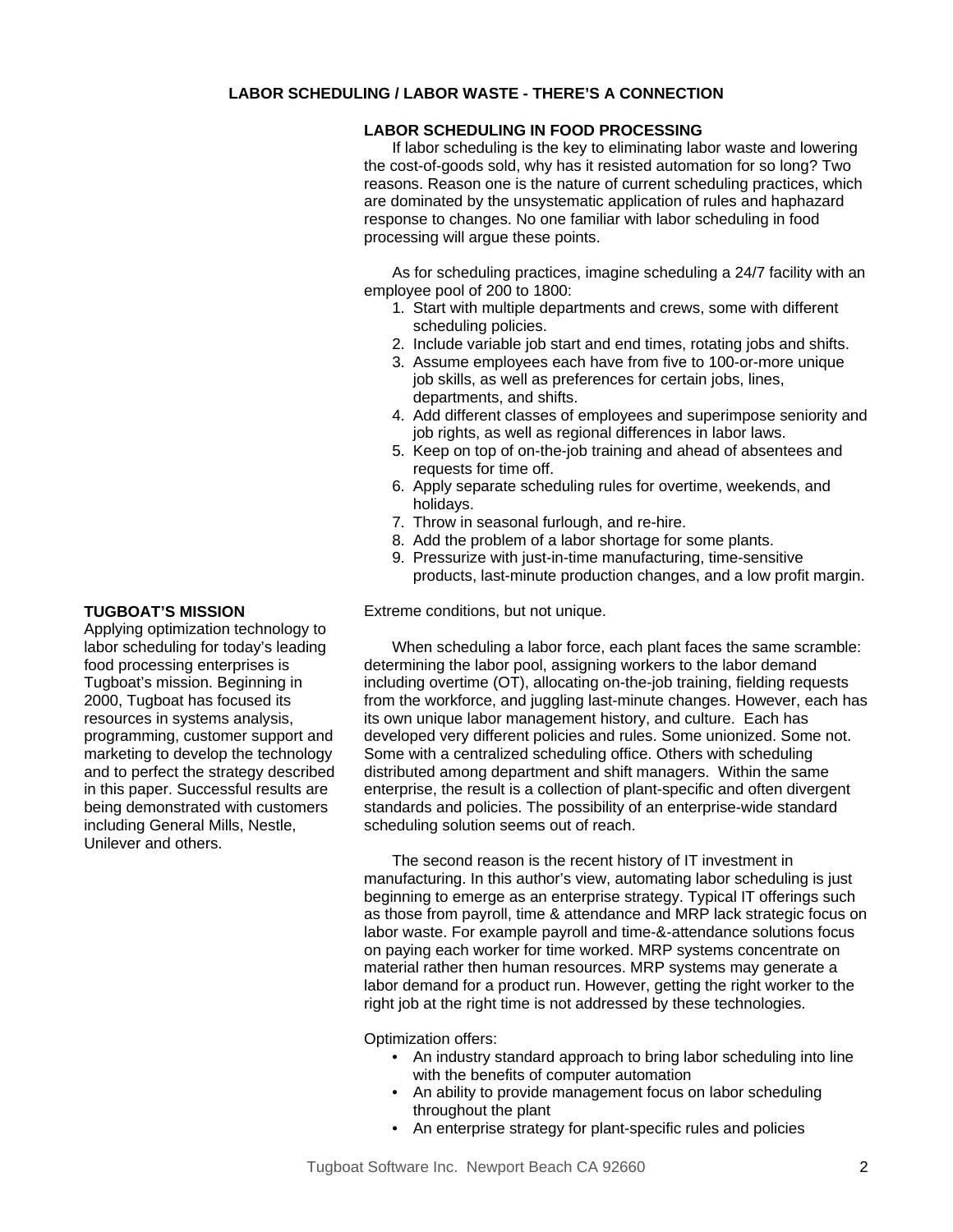#### **THREE-STAGE IMPLEMENTATION PLAN**

As an enterprise strategy, automating labor scheduling should be driven from the top by a simple business goal: eliminate labor waste. The next goal is to improve employee satisfaction by using the initiative to deliver real benefits to the workforce. Additionally, any successful IT project must also provide administrative and management benefits such as streamlining the process, improving management communication, and the accuracy of records.

Given the impact of labor scheduling on the day-to-day life of each and every worker, a staged implementation plan is the only way to go.

| THREE STAGE IMPLEMENTATION PLAN |                                                                 |                                                                                                                                                                                                                                                                                                                                                                                                                                                                                                                         |
|---------------------------------|-----------------------------------------------------------------|-------------------------------------------------------------------------------------------------------------------------------------------------------------------------------------------------------------------------------------------------------------------------------------------------------------------------------------------------------------------------------------------------------------------------------------------------------------------------------------------------------------------------|
| <b>FIRST</b>                    | <b>Establish control of the existing</b><br>scheduling process. | Control means:<br>1. Schedules that can be validated: a schedule that predictably<br>conforms to all current scheduling policies and rules.<br>2. A scheduling process that is reliable: a process that can be<br>depended upon even under the pressure of last-minute<br>changes.<br>With control, labor scheduling becomes a tool for:<br>1. Getting ahead of resource bottlenecks<br>2. Leveling labor allocation with production swings<br>3. Utilizing the workforce more efficiently<br>4. Seeing beyond tomorrow |
| <b>SECOND</b>                   | Improve employee satisfaction<br>for the typical line worker.   | Empower workers with:<br>1. More control over preferred job assignments and shifts<br>2. Automated requests for time off, OT, vacations, training,<br>open jobs<br>3. Removal of favoritism from the scheduling process.                                                                                                                                                                                                                                                                                                |
| THIRD                           | Target labor waste.                                             | After the First & Second step, everything is in position to<br>spotlight and eliminate labor waste.                                                                                                                                                                                                                                                                                                                                                                                                                     |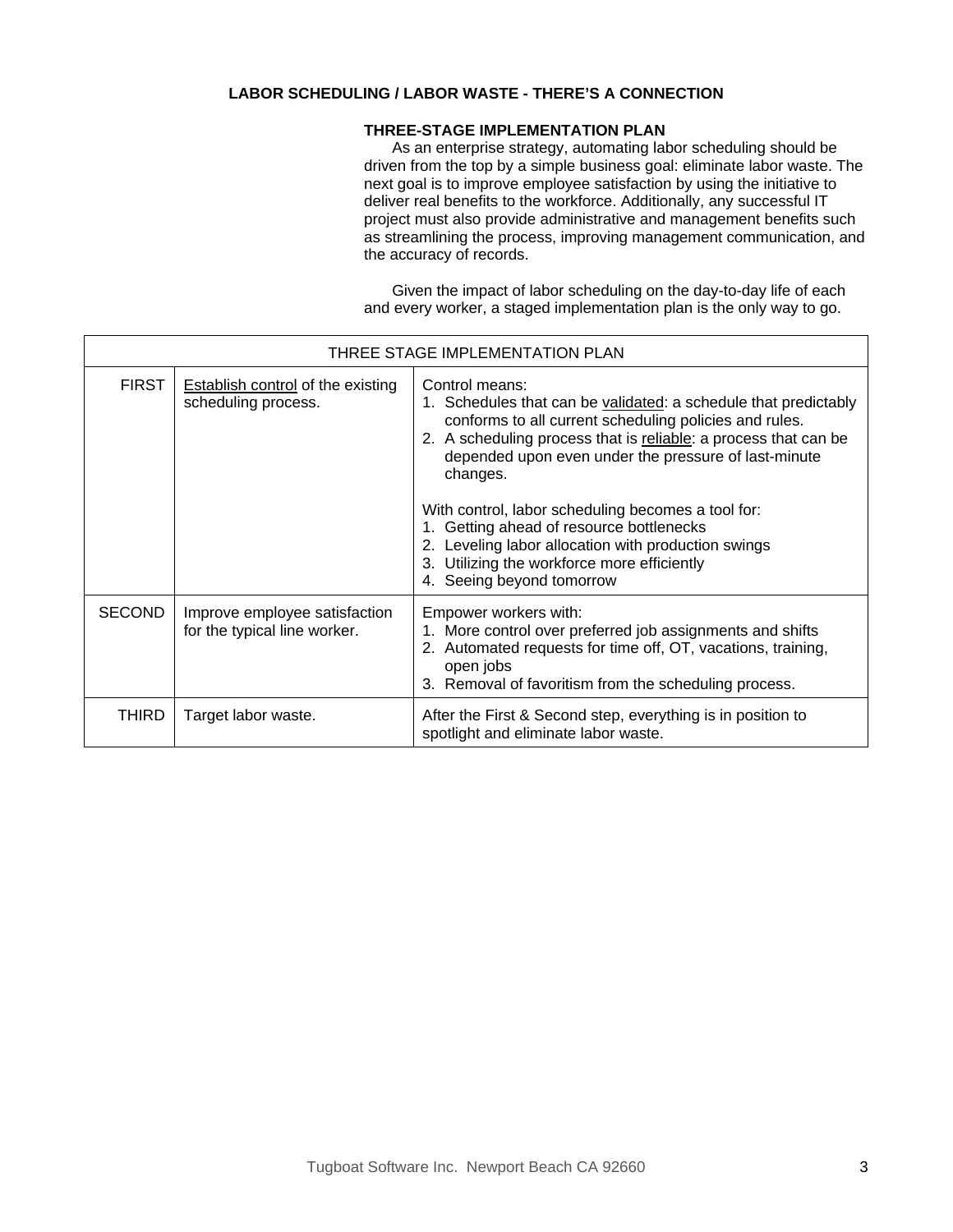#### **LABOR WASTE**

Sounds like an easy target. In large facilities, it's not hard to find plant managers who acknowledge there may be, on any given day, extra workers on the floor. Missing are tools so management can spotlight this problem. Optimized labor scheduling enables us to look for labor waste and inefficient manning in the schedule. However, we're not going to find it all in one place.

| LABOR WASTE - WHERE TO LOOK     |                                                                                                                                                                                                                                                                                                                                                                                                                                                                                                                                                    |                                                                                                                                                                                                              |  |  |
|---------------------------------|----------------------------------------------------------------------------------------------------------------------------------------------------------------------------------------------------------------------------------------------------------------------------------------------------------------------------------------------------------------------------------------------------------------------------------------------------------------------------------------------------------------------------------------------------|--------------------------------------------------------------------------------------------------------------------------------------------------------------------------------------------------------------|--|--|
| Labor Waste                     | Description                                                                                                                                                                                                                                                                                                                                                                                                                                                                                                                                        | <b>Optimization Results</b>                                                                                                                                                                                  |  |  |
| <b>OT</b>                       | The key to eliminating unneeded OT is getting it right in the<br>first place when assigning workers to jobs. Some OT may<br>be unavoidable. The trick is keeping OT assignments to<br>the absolute minimum.                                                                                                                                                                                                                                                                                                                                        | When matching a job and a<br>worker, optimization ensures<br>that the assignment will not<br>leave some other job open<br>which would have to be filled<br>with OT.                                          |  |  |
| Unassigned<br>Workers           | Unassigned workers are a form of labor waste. In the<br>simple case, a worker punches in; no job is available on<br>the schedule; yet he or she winds up on the payroll. It also<br>indicates missed opportunities to better use capital<br>resources, such as additional lines or equipment.                                                                                                                                                                                                                                                      | This can be mitigated if you<br>can regenerate schedules<br>quickly on short term notice,<br>and, in emergency situations,<br>re-schedule selected<br>departments, shifts, or lines.                         |  |  |
| Unassigned<br>Workers<br>and OT | If unassigned workers are listed on the schedule, and jobs<br>are filled with OT, something just isn't right.<br>As an example, unassigned worker A doesn't have the<br>qualifications for any of the open jobs. So an open job will<br>have to be filled with OT.<br>Maybe. If, however, worker B, already on the schedule, is<br>reassigned to one of the open jobs and then worker A<br>moves into worker B's original job; one OT job is filled with<br>straight time. This musical-chairs problem is never as<br>simple as the example given. | The computer will beat the<br>human every time at the<br>complex problem of<br>reassigning workers. That's<br>what optimization is designed<br>to do.                                                        |  |  |
| Training<br>Planning            | Cases where OT appears to be the only solution can often<br>be mitigated if only one more employee is trained and<br>available for jobs which are chronically short staffed.                                                                                                                                                                                                                                                                                                                                                                       | As the history of job records<br>builds, database tools enable<br>training management to<br>analyze resource bottlenecks<br>using plant-specific<br>demographics and better<br>target anticipated shortages. |  |  |

Optimization only works if it is free to move workers from one job assignment to another.

For a more detailed illustration of how Tugboat's solution uses optimization to balance labor demand, while eliminating labor waste: contact Tugboat at: at 1-800-777-3581, or email us at sossales@tugwest.com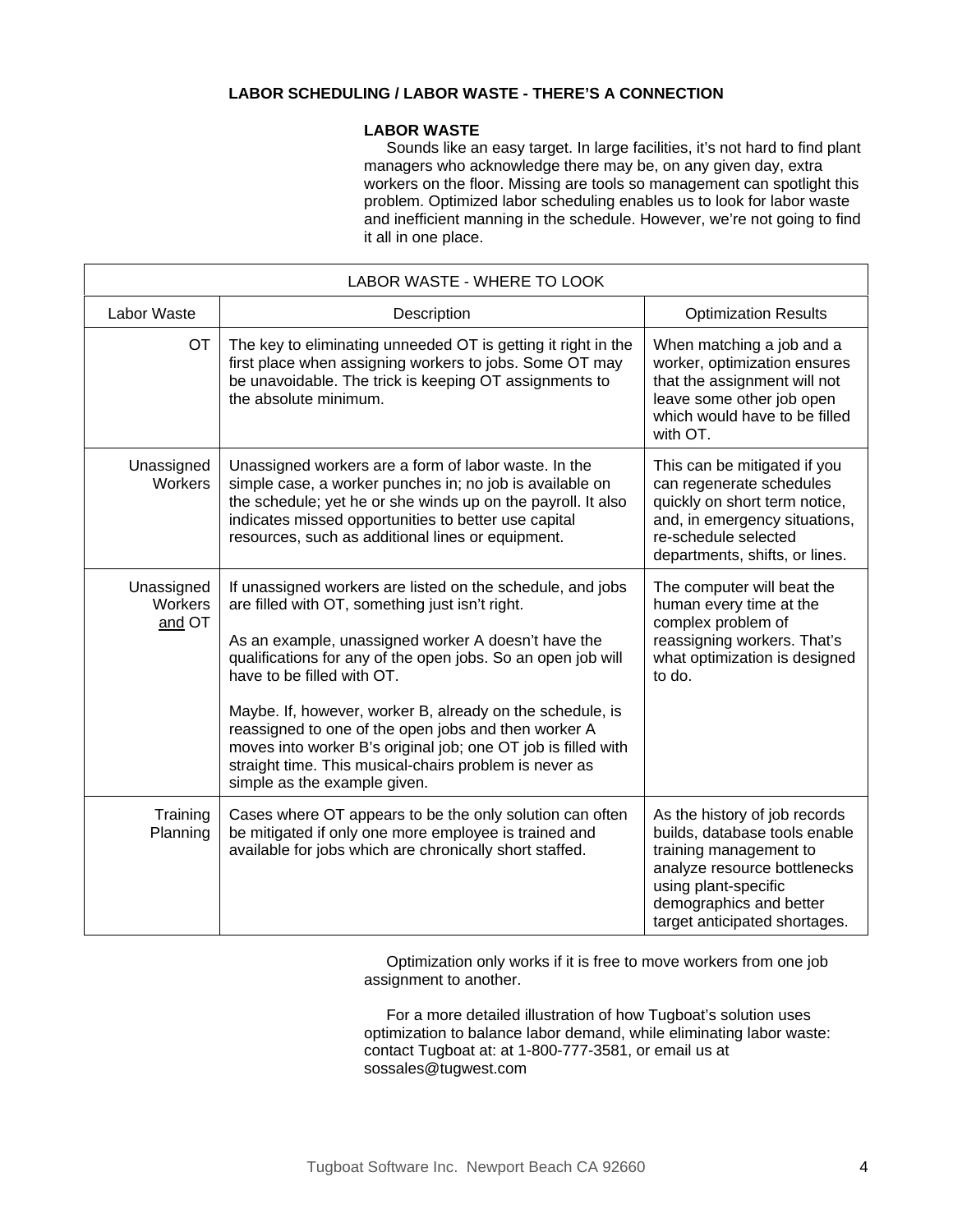#### **REDUCE OVERTIME - A BUSINESS GOAL**

The fact that a plant relies on OT indicates one of several things. If there is a labor shortage, the plant can't run without it. However, OT often indicates that plant resources are not utilized in an optimal manner. For example, either workers that could be reassigned in the first place to reduce OT, or reassigned so that others can fill straight-time jobs.

As an indicator, OT is an easy expense to measure. If it is running at 2% to 4% of payroll, it will be difficult to find savings. If OT is running 5% or higher, significant savings can be achieved by eliminating unneeded OT The following table illustrates potential annual savings targets achieved by reducing OT in hypothetical plants that spend 5% to 15% of payroll on OT.

| POTENTIAL OVERTIME SAVINGS EXAMPLE |                                                                                        |           |             |
|------------------------------------|----------------------------------------------------------------------------------------|-----------|-------------|
|                                    | <b>ANNUAL PAYROLL</b><br>\$13,000,000<br>(400 hourly workers @ average \$16 per hour). |           |             |
| OТ                                 | 5%                                                                                     | 7%        | 15%         |
| Cost of OT                         | \$650,000                                                                              | \$910,000 | \$1,950,000 |

| Target OT Reduction                | 25%       | 50%       | 25%       | 50%       | 25%         | 50%       |
|------------------------------------|-----------|-----------|-----------|-----------|-------------|-----------|
| Potential Net Cost of OT           | \$487,500 | \$335,000 | \$682,500 | \$455,000 | \$1,462,500 | \$975,000 |
| <b>Potential Annual</b><br>Savings | \$165,500 | \$325,000 | \$227,500 | \$455,000 | \$499.200   | \$975,000 |

The business goal in this case is very explicit. During any period, start to end, Finance can report the cost of OT. Admittedly, many factors are at play that affects the demand for OT: the weather, and flu season. However, an aggressive target, such as reducing the cost of OT by 50% can be set, monitored, and verified over a sufficient period such as current to prior year.

Additional tools are available that enable management to improve worker satisfaction here as well. They begin with collecting requests for OT in a secure manner through an Employee Kiosk. Having the application make job assignments and draft workers for OT strictly in conformance with OT scheduling rules and policies eliminates the favoritism, politicking and gaming. Credits can be used to equalize drafting for OT and balance the impact among groups of workers. By giving every worker the same chance at desired assignments while distributing undesirable assignments on an equitable basis, worker satisfaction is improved.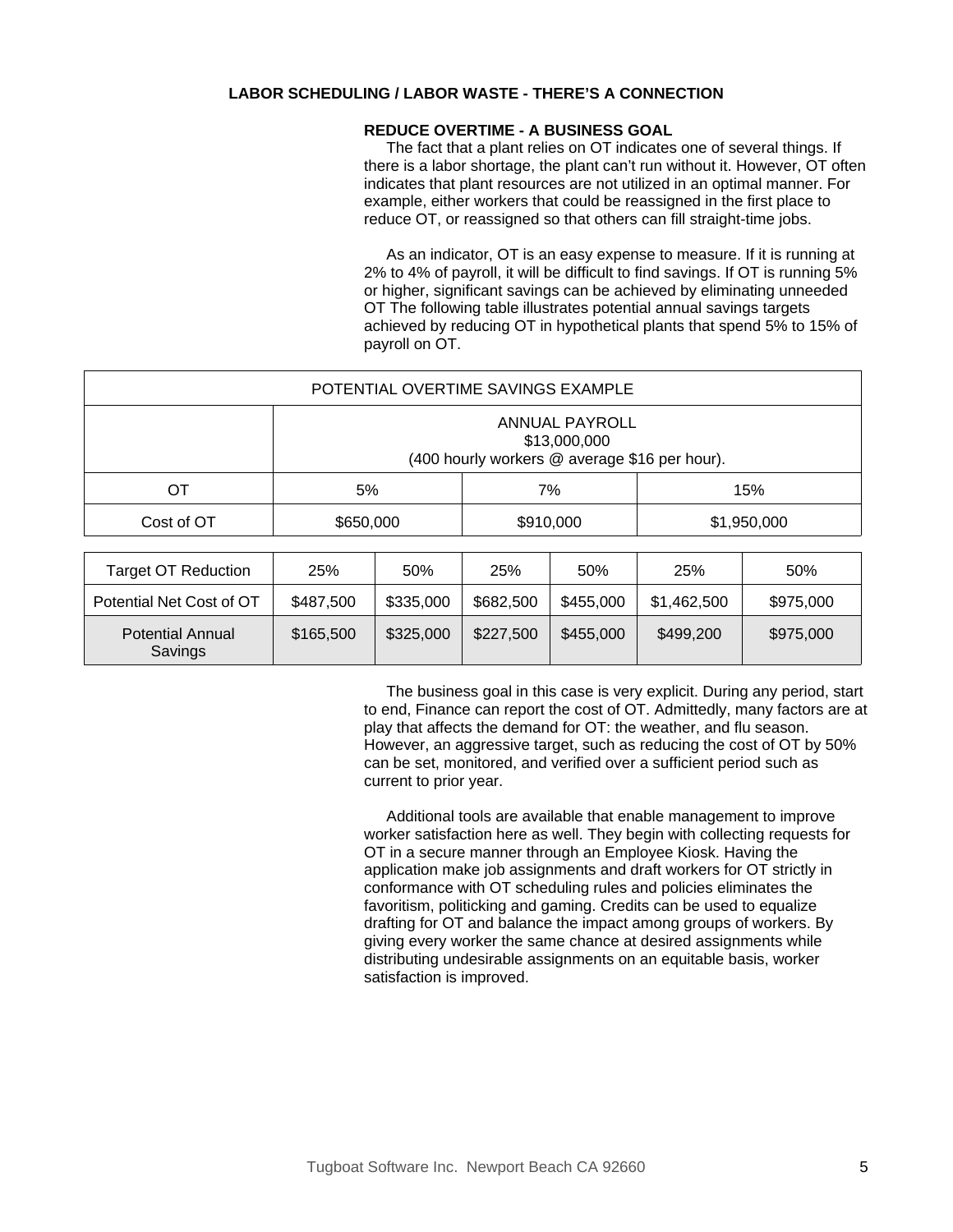#### **ENTERPRISE-WIDE STRATEGY**

With a three-stage implementation plan and a financial goal, what will it take to roll-out an enterprise-wide solution? Finding a solution that can be "rolled out" across an enterprise or division faces many obstacles:

- The absence of any theoretical industry-standard for labor scheduling in manufacturing
- The multitude of plant-specific scheduling variations
- The imbedded nature of existing scheduling policies.

In spite of these obstacles, eliminating labor waste is an important enterprise strategy. Unlike a new payroll system where an enterprise standard can be imposed from the corporate finance department, automating labor scheduling with a "one-size-fits-all" solution won't work. Each plant is going to require tailoring.

Choosing the right pilot plant is critical.

| PILOT PLANT STRATEGY                                                                                         |                                                                                                                                                                        |  |
|--------------------------------------------------------------------------------------------------------------|------------------------------------------------------------------------------------------------------------------------------------------------------------------------|--|
| <b>FIRST STEPS</b>                                                                                           | <b>MANAGEMENT RESOLUTION</b>                                                                                                                                           |  |
| 1. Start with a pilot plant.<br>2. Analyze existing scheduling rules and policies.<br>3. Automate key rules. | 1. Commit corporate project resources.<br>2. Split the budget between corporate and plant.<br>3. Search for shared scheduling procedures from<br>one plant to the next |  |

Analyzing and documenting scheduling rules and policies, primarily a systems analysis problem, provides the most strategic piece in the puzzle. Yet, only front-line management in operations and HR know how labor scheduling actually gets done. Plant managers are often in the dark. At the front-line management tier, a systematic problem-solving culture is easier to find in larger plants. So it's easier to automate labor scheduling in a plant with 600 or more workers than one with 150. Scale helps to engage resources capable of the analysis and rigorous project management required. In a large plant, the benefits are easier to observe: the savings are greater. The right mix of available resources is more important than size.

#### **SPECIAL CASES**

When it comes to converting existing scheduling rules into software, two special cases need to be highlighted.

First, not all rules are worth programming. If a rule applies to only a small number of job assignments - say 4 slots for weekend OT - it is better to use editing tools and make manual assignments. The operator has the ability to always override the computer.

Where a policy can be clearly defined and the procedure systematically spelled out, opportunities such as these should be programmed. Otherwise, build a wish list for later phases and avoid design creep. Use this strategy to strike for an early milestone achieved within a budget.

Second, during the initial analysis of scheduling rules and policies, it is not unusual for rules to come to light that are clearly inefficient or contrary to policy. Avoid carrying these forward. However, project budget set-aside

"The workers would rather have the software dish it out."

Dexter Dutson, Industrial Engineer, Lamb Weston/ConAgra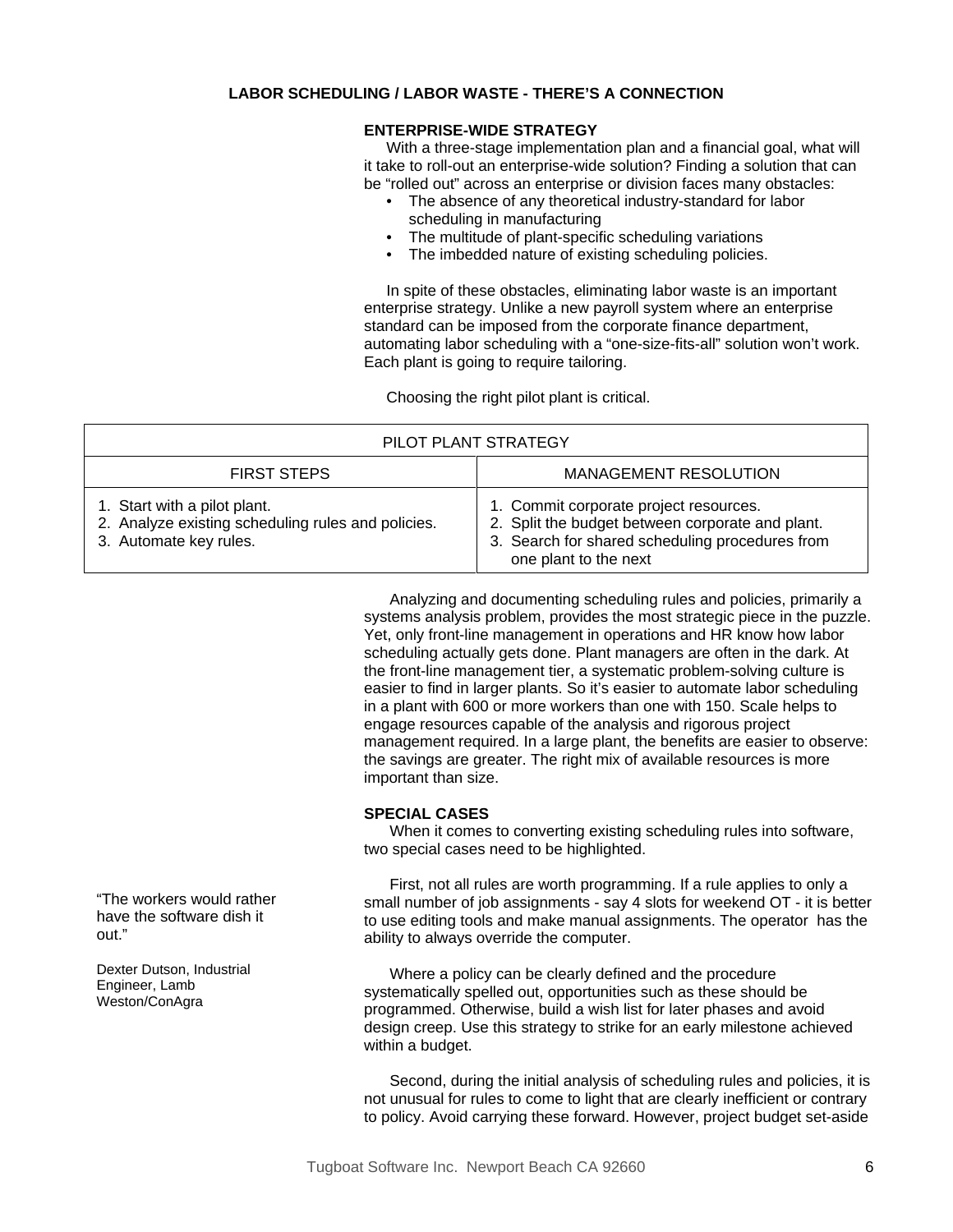for analysis and programming is justified if results will replace a selfdefeating rule. Project management has to be the traffic cop. It will be much easier to define and test alternative scheduling policies after a firstphase automated scheduling solution is in place and proven.

#### **MANAGEMENT'S ALL-IMPORTANT ROLE**

Any IT project needs management's engagement, at several levels. Automating labor scheduling is like any other project. However, it has a couple of wrinkles that deserve attention: plant vs. corporate resource allocation, and the bottom-up nature of labor scheduling.

Square one; the plant is where most of the analysis and data-input work has to be done. In today's centralized corporate environment, project and IT resources are usually centralized or even outsourced. Plant level IT and project management staff are overworked or nonexistent. What's needed is a balance of plant and corporate resources.

In a classic case, say a new payroll system, the application is designed at the corporate level with only some region-specific input from the plant and then rolled out from the top down. A labor scheduling initiative is the other way around. Corporate-level project management is needed. However plant-level resources are going to do the real work, and they have been down-sized to the leanest minimum. They are going to need help. It makes sense to break the project into parts and split these between enterprise and plant-level resources and budgets.

| LABOR SCHEDULING PROJECT INITIATIVES                                                                                                                                                     |                                                                                                      |  |  |
|------------------------------------------------------------------------------------------------------------------------------------------------------------------------------------------|------------------------------------------------------------------------------------------------------|--|--|
| <b>CORPORATE</b>                                                                                                                                                                         | <b>PLANT</b>                                                                                         |  |  |
| Project management<br>Clerical support for initial data input<br>2.<br><b>LAN</b> connectivity<br>3.<br>4. Cost of automating shared rules<br>5. Support for front-line plant management | Training<br>Initial data input<br>3. Cost of automating plant-specific rules<br>4. Monthly operation |  |  |

Certain scheduling policies will be similar or identical from one plant to the next. Finding these and distinguishing them from plant-specific rules is one of management's primary responsibilities. The cost of programming rules that apply in two or more plants should be borne by corporate operations. The cost of analyzing and automating plant-specific rules and policies should be absorbed by the plant. There is money to be saved with this split as you go on to the next plant.

Corporate should also provide clerical resources for the initial data input of jobs, employees, and their qualifications. Depending on the quality of these records, collecting and error checking them may bottleneck the project. Without support, plant resources can be overwhelmed during this critical project stage.

#### **MINIMAL IT IMPACT**

Unlike a typical client/server implementation, Tugboat's SOS solution is delivered via Software-as-a-Service (hosted Internet service with a monthly charge). Except for access via the plant's LAN and initial data loading, there is little for corporate IT to do.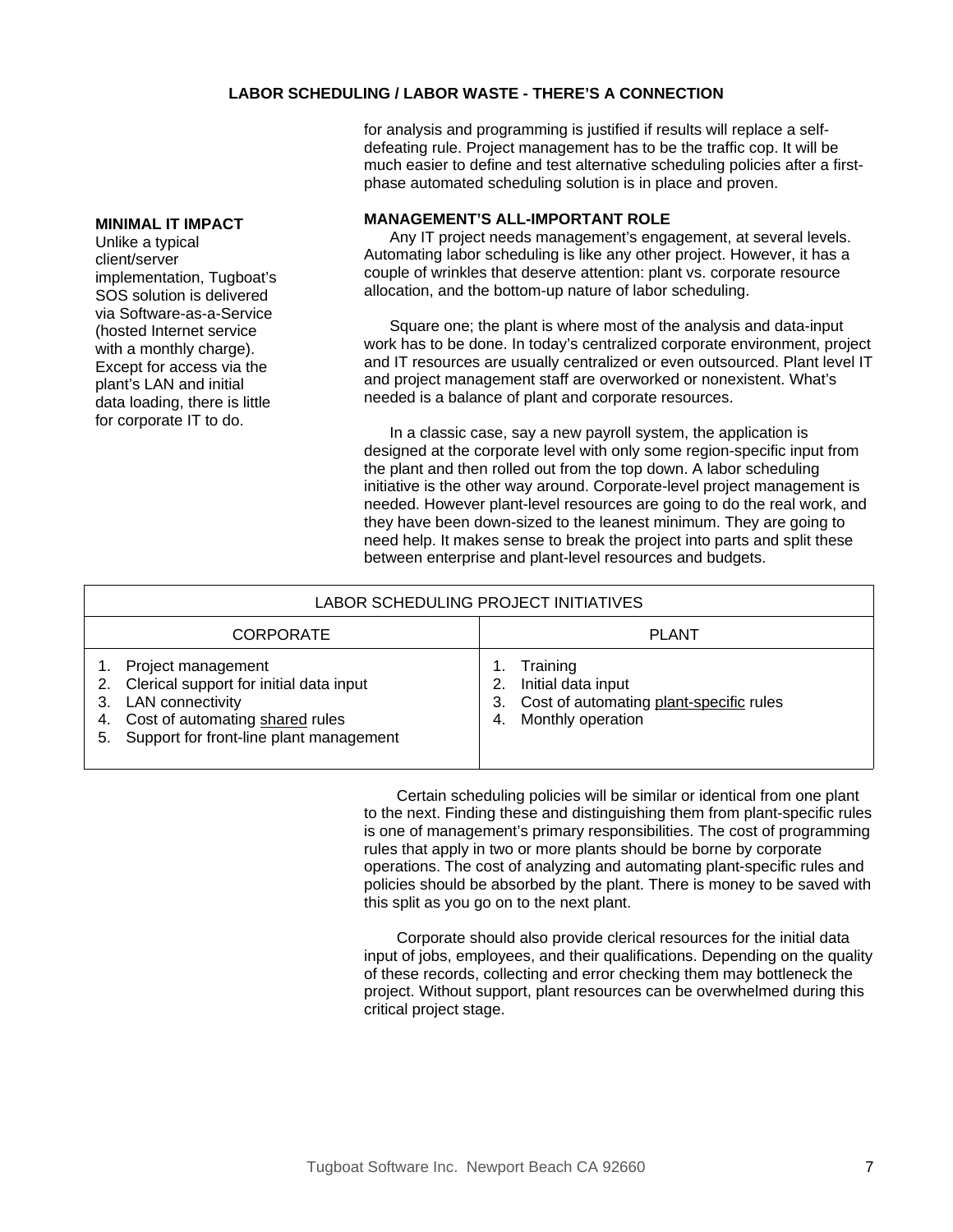#### **THE HARD PART**

We are now up and running. Jobs, employees, and their skills are in the system. The application has a core scheduling module which assigns workers to jobs and performs other scheduling functions, all according to the rules and policies at the plant. We are now ready to put labor waste in the cross hairs. So, certain things are going to have to change.

First, when going after labor waste, the scheduling process needs to be centralized. If each department manager or shift supervisor is free to override the schedule, or free to cherry-pick their own crew, we are not going to meet our business objective.

Second, the application will generate schedules and assign every worker in accordance with the scheduling rules. Surprise! All workers won't welcome job assignments that are based on the rules as a blessing. Gaming the scheduling office can be a very mature indoor sport. How chronic this condition has become determines just how much management focus will be needed to change the culture. During this transition, the scheduler is usually the tip of spear. However, he or she usually doesn't have much throw weight. They are going to need support. First, to meet their current job responsibilities while also engaged on this project. Second, they need help in the struggle to establish a new scheduling culture based on the rules.

It is not unusual for upper-management compensation packages to include a component that's linked to reduced cost of operations. Such a policy may or may not extend to front-line management. Unlike a payroll or MRP system which can be effectively enforced from the corporate tier, labor scheduling has to be enforced on the floor by front-line management. For example, if OT is treated as a right for a few rather than a privilege, enforcing a new scheduling culture will only make enemies for the front-line managers. The culture among these managers is critical. They will be called on to adapt to and enforce the solution. Additional backing from upper management will be needed here. Under-motivated front-line managers combined with entrenched labor interests, can undermine, stall or outright halt the project, eliminating any promised savings.

#### **BENEFITS TO EMPLOYEES**

On the manufacturing floor, there are going to be winners as well as losers. A management plan that includes some horse trading will address the negative impact. Certain benefits can be delivered with ease. Junior workers will now find that they have equal access to preferred job assignment and other requests. Using a simple PC-based kiosk, workers are able to change their preferences for jobs and shifts, sign up for OT and open jobs, request time off, vacations and training. And, they can do it at any time of the day or night without having to go through their supervisor. This capability goes a long way toward improving the culture on the floor.

New policies, such as a system of credits which will equalize access to desirable OT jobs, can be traded for the right to reassign workers when needed. Mitigating resistance will take a combination of real benefits to the workers and management focus on the cost savings goal.

In facilities where the work force is represented by a labor contract, grievances based on scheduling can be virtually eliminated.

"Scheduling grievances were running between 65 and 100 per year. During the past 3 years (Operating with Tugboat's scheduling solution) grievances have been at zero".

Dirk Richou, Shift Manager, Interbake Foods